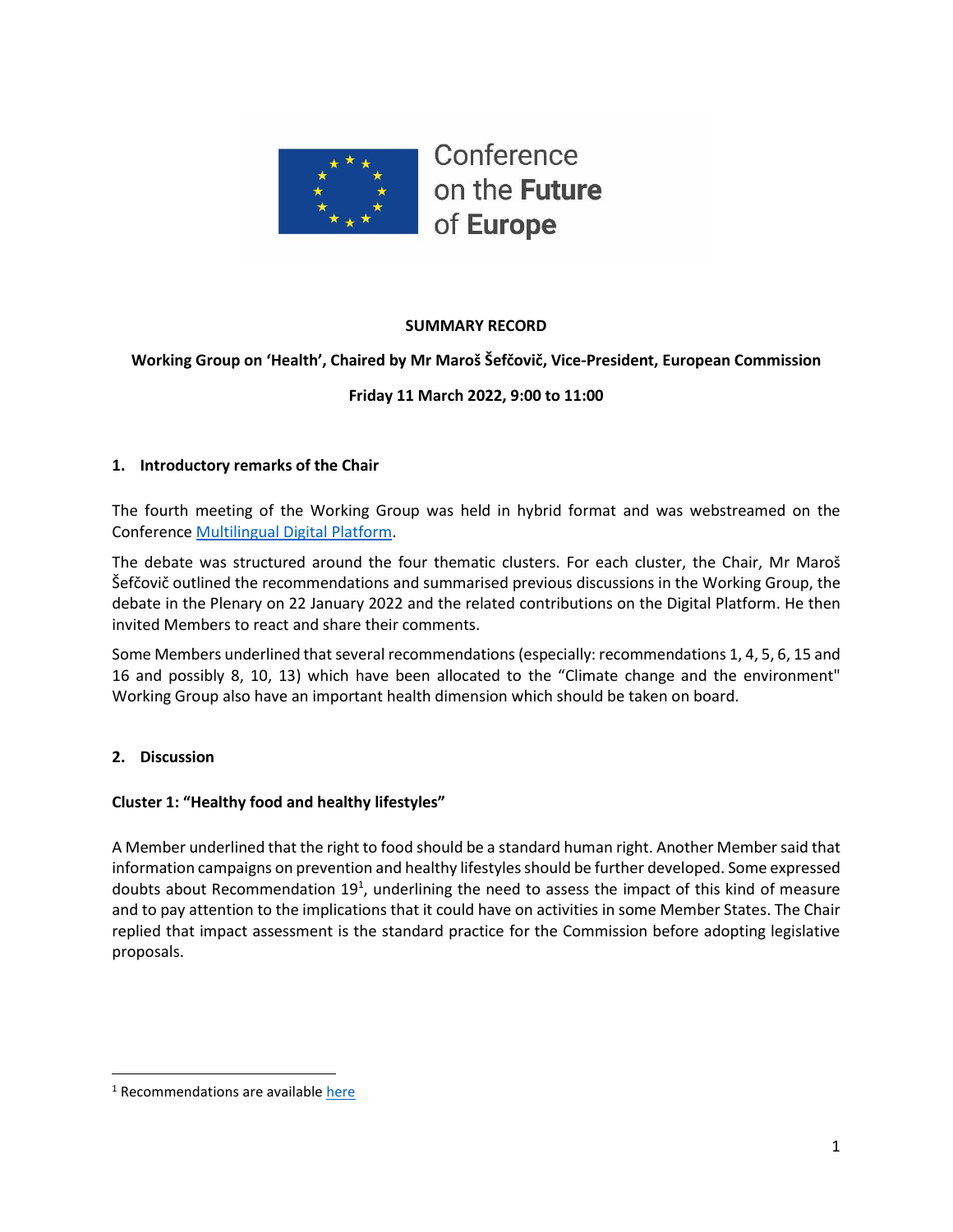#### **Cluster 2: "Reinforce the healthcare system"**

A Member underlined the importance of minimum quality standards in the health area. Another Member highlighted the need to draw the lessons of the Covid-19 pandemic and the important role of the regional and local authorities for citizens' quality of life.

Referring to recommendations 39 and 40, a Member said that minimum standards for health workers were key.

Referring to Recommendation 40, a Member suggested a proposal to establish a list of essential medicines at EU level and to provide for their joint procurement and/or stockpiling. Greater focus on rare diseases should be included. Cross-border treatments should be made more easily available for citizens to benefit from state of the art medicine.

Some Members could agree with recommendation 41 but said that healthcare data should be protected and cannot be used for market analysis, hence the need to work with appropriate data sets. A member said that the "Health passport" - as outlined in recommendation 41 – was a good idea to boost EU competences while it should not limit the freedom of people. However, another member stressed that Member States' competences should be respected in this respect.

Some members could support recommendations 42 and 43 on health research with one member suggesting to increase the budget at EU level.

### **Cluster 3: "A broader understanding of Health"**

A Member suggested that Recommendation 44 should not be limited to mental health, e.g. through an annual rotation on various subjects.

Several members highlighted the need to act on mental health. A member said that mental and physical health should be part of a holistic approach. Another member mentioned that support to mental health should start from the early childhood, e.g. through early diagnostic.

Regarding recommendation 45, a member asked to take on board period poverty and baby products.

Another Member said that budgetary support would be needed to implement recommendation 46. While supporting recommendation 46, another one stressed the need to also address healthy ageing, healthcare for the elderly and for disabled people. The need to identify gender-specific issues was also raised.

A member considered that sexual health was an important issue deserving attention, while another said that reproductive and sexual health belong to Member States' competences.

A Member said that a Recommendation<sup>2</sup> of another panel was related to euthanasia, which is a very delicate issue on which Member States have different laws, approaches and sensitivities.

 $<sup>2</sup>$  Recommendation 24 of Panel 1: "We recommend the EU should support palliative care and assisted death</sup> [euthanasia] following a concrete set of rules and regulations"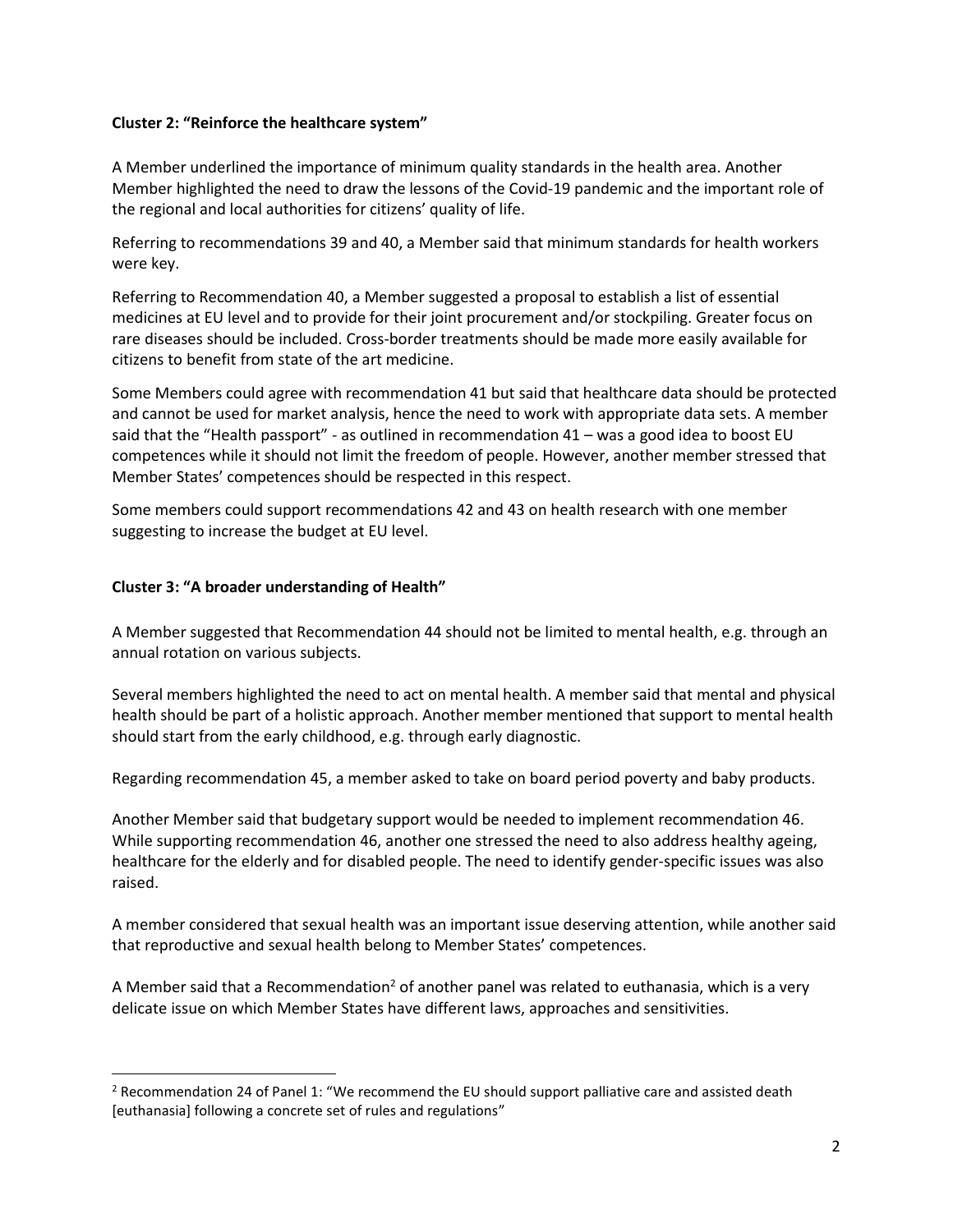Some Members stressed the global dimension of health and the importance of the "One Health Approach".

### **Cluster 4: Equal access to health for all**

Referring to recommendation 48, a member deplored that an important part of the population cannot afford dental care and also raised problems of availability of dental care.

Some Members suggested that more should be done on cancer, rare diseases, to ensure access to health at fair prices and to make cross-border treatments more accessible**.** Support to people with disabilities, notably through technologies, was also underlined.

On recommendation 49, a Member considered that EU competences should be shared with the national and regional level but that EU competences should be bolstered. Another Member insisted on Member States' competences in this policy field. Another proposed the idea of a health and well-being pact aiming to fight against inequalities and of a European health guarantee.

Some Members stressed the need for strategic autonomy in this area. It should not only relate to basic treatments but should also concern future treatments, innovation and research.

## **3. Concluding remarks of the Chair**

Concluding the meeting, the Chair indicated that he intends to prepare, together with the Working Group Spokesperson and the Common secretariat, draft proposals, which will be based on all the input received so far within the rules of the Conference. These proposals will be shared with the Working Group Members ahead of the next Working Group meeting on 25 March.

\_\_\_\_\_\_\_\_\_\_\_\_\_\_\_\_\_\_\_\_\_\_\_\_\_\_\_\_\_\_\_\_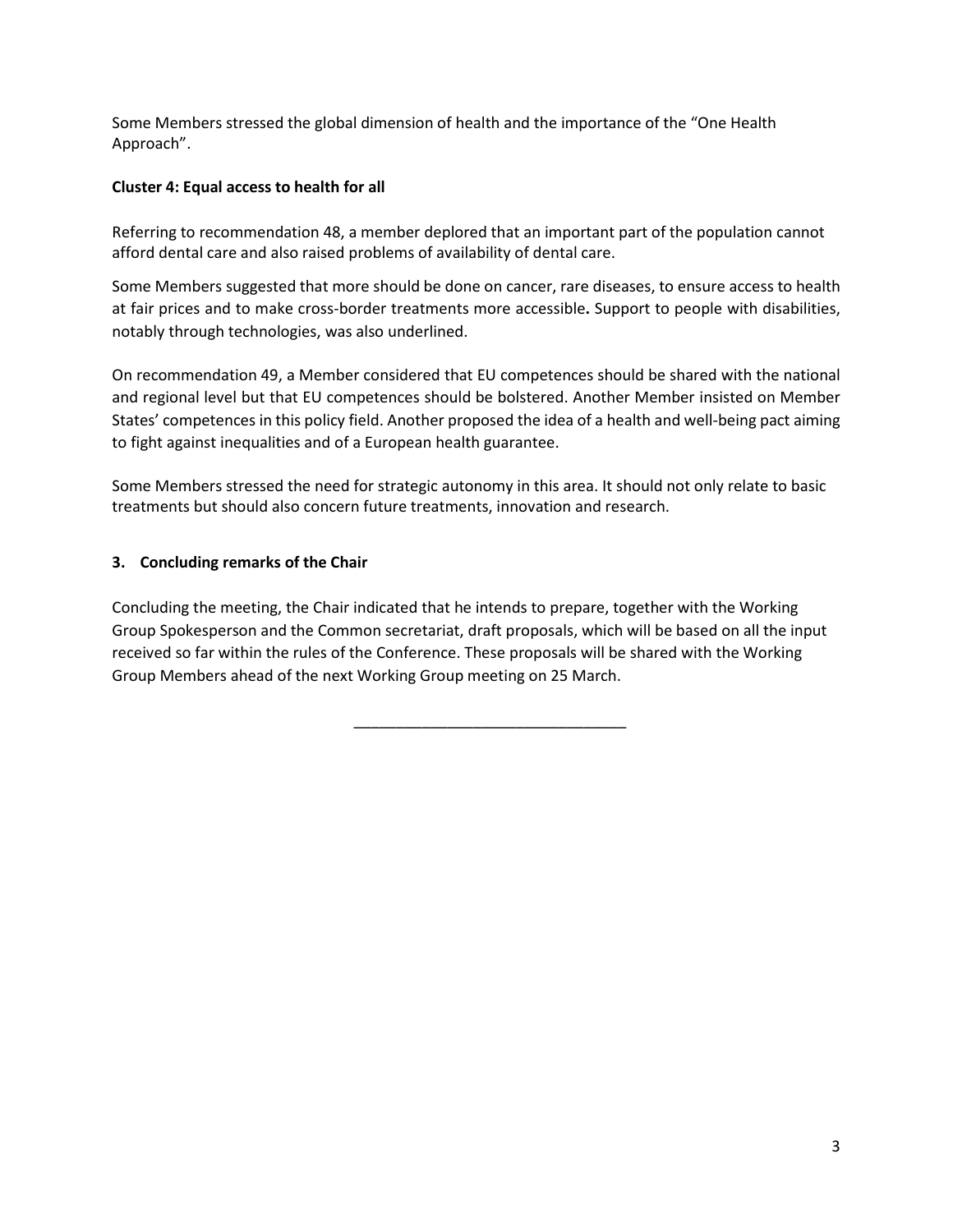# **ANNEX: List of Members of the Working Group on Health**

# **CoFE Plenary Working Group on Health (49)**

| Chair: | Maroš ŠEFČOVIČ | (European Commission) |
|--------|----------------|-----------------------|
|--------|----------------|-----------------------|

| <b>Title</b> | <b>First name</b> | <b>Last name</b>          | <b>Component</b>                                 |
|--------------|-------------------|---------------------------|--------------------------------------------------|
|              |                   |                           |                                                  |
| Mr           | Pascal            | <b>ARIMONT</b>            | <b>European Parliament</b>                       |
| Ms           | Alina             | BÂRGĂOANU                 | National citizens panels/events                  |
| Ms           | Katerina          | <b>BAT'HOVÁ</b>           | Council                                          |
| Ms           | Linette Eleni     | <b>BLANKENSTEINER</b>     | European citizens panels                         |
| Ms           | Claudette         | <b>BUTTIGIEG</b>          | <b>National Parliaments</b>                      |
| Ms           | Anda              | ČAKŠA                     | <b>National Parliaments</b>                      |
| Ms           | Susanna           | <b>CECCARDI</b>           | <b>European Parliament</b>                       |
| Mr           | Roberto           | <b>CIAMBETTI</b>          | Committee of the Regions                         |
| Mr           | Alain             | <b>COHEUR</b>             | <b>European Economic and Social</b><br>Committee |
| Ms           | Nathalie          | COLIN-OESTERLÉ            | <b>European Parliament</b>                       |
| Ms           | Margarita         | DE LA PISA CARRIÓN        | <b>European Parliament</b>                       |
| Ms           | Isabel            | DÍAZ AYUSO                | Committee of the Regions                         |
| Ms           | Ewa               | <b>NOWACKA</b>            | Council                                          |
| Ms           | Ines              | <b>GASMI</b>              | European citizens panels                         |
| Ms           | Camille           | <b>GIRARD</b>             | European citizens panels                         |
| Ms           | Daniela           | GÎTMAN                    | Council                                          |
| Mr           | Ilenia Carmela    | <b>GRECO</b>              | European citizens panels                         |
| Mr           | Sebastián         | <b>GUILLEN</b>            | European citizens panels                         |
| Ms           | Kinga             | JOÓ                       | National citizens panels/events                  |
| Mr           | Louis             | TELEMACHOU                | Council                                          |
| Ms           | Boudraa           | MAGHNIA LINDA (MOUSTAKIM) | European citizens panels                         |
| Ms           | Radka             | MAXOVÁ                    | <b>European Parliament</b>                       |
| Ms           | Rūta              | MILIŪTĖ                   | <b>National Parliaments</b>                      |
| Mr           | Alin Cristian     | <b>MITUȚA</b>             | <b>European Parliament</b>                       |
| Ms           | <b>Dolors</b>     | <b>MONTSERRAT</b>         | <b>European Parliament</b>                       |
| Mr           | <b>Nicolas</b>    | <b>MORAVEK</b>            | European citizens panels                         |
| Mr           | Renaud            | <b>MUSELIER</b>           | Local/Regional representative                    |
| Ms           | Ria               | <b>OOMEN-RUIJTEN</b>      | <b>National Parliaments</b>                      |
| Mr           | Dimitrios         | PAPADIMOULIS              | <b>European Parliament</b>                       |
| Ms           | Troels de Leon    | <b>PETERSEN</b>           | European citizens panels                         |
| Mr           | Mark              | PLEŠKO                    | National citizens panels/events                  |
| Mr           | Jean-François     | <b>RAPIN</b>              | <b>National Parliaments</b>                      |
| Mr           | Ivo               | <b>RASO</b>               | European citizens panels                         |
| Ms           | Michèle           | <b>RIVASI</b>             | <b>European Parliament</b>                       |
| Ms           | Valeria           | <b>RONZITTI</b>           | <b>Social Partners</b>                           |